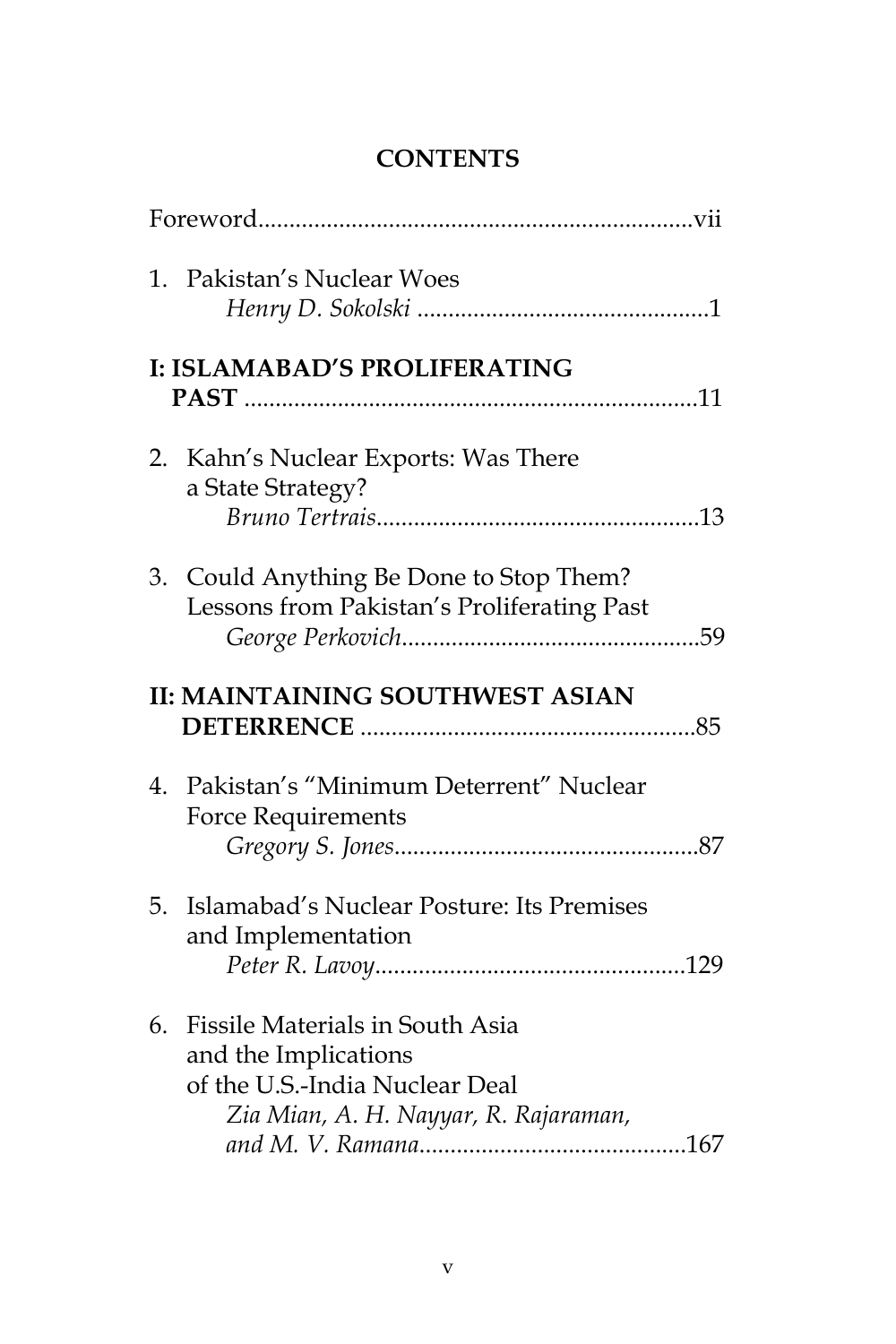| <b>III. PAKISTAN'S NEXT SET OF NUCLEAR</b> |                                                                                               |  |
|--------------------------------------------|-----------------------------------------------------------------------------------------------|--|
|                                            |                                                                                               |  |
|                                            | 7. Preventing Nuclear Terrorism in Pakistan:<br>Sabotage of a Spent Fuel Cask or a Commercial |  |
|                                            | <b>Irradiation Source in Transport</b>                                                        |  |
| 8.                                         | Security Issues Related to Pakistan's Future<br><b>Nuclear Power Program</b>                  |  |
|                                            | 9. Bad Options: Or How I Stopped Worrying<br>and Learned to Live with Loose Nukes             |  |
|                                            | BOUT THE CONTRIBUTORS 369                                                                     |  |